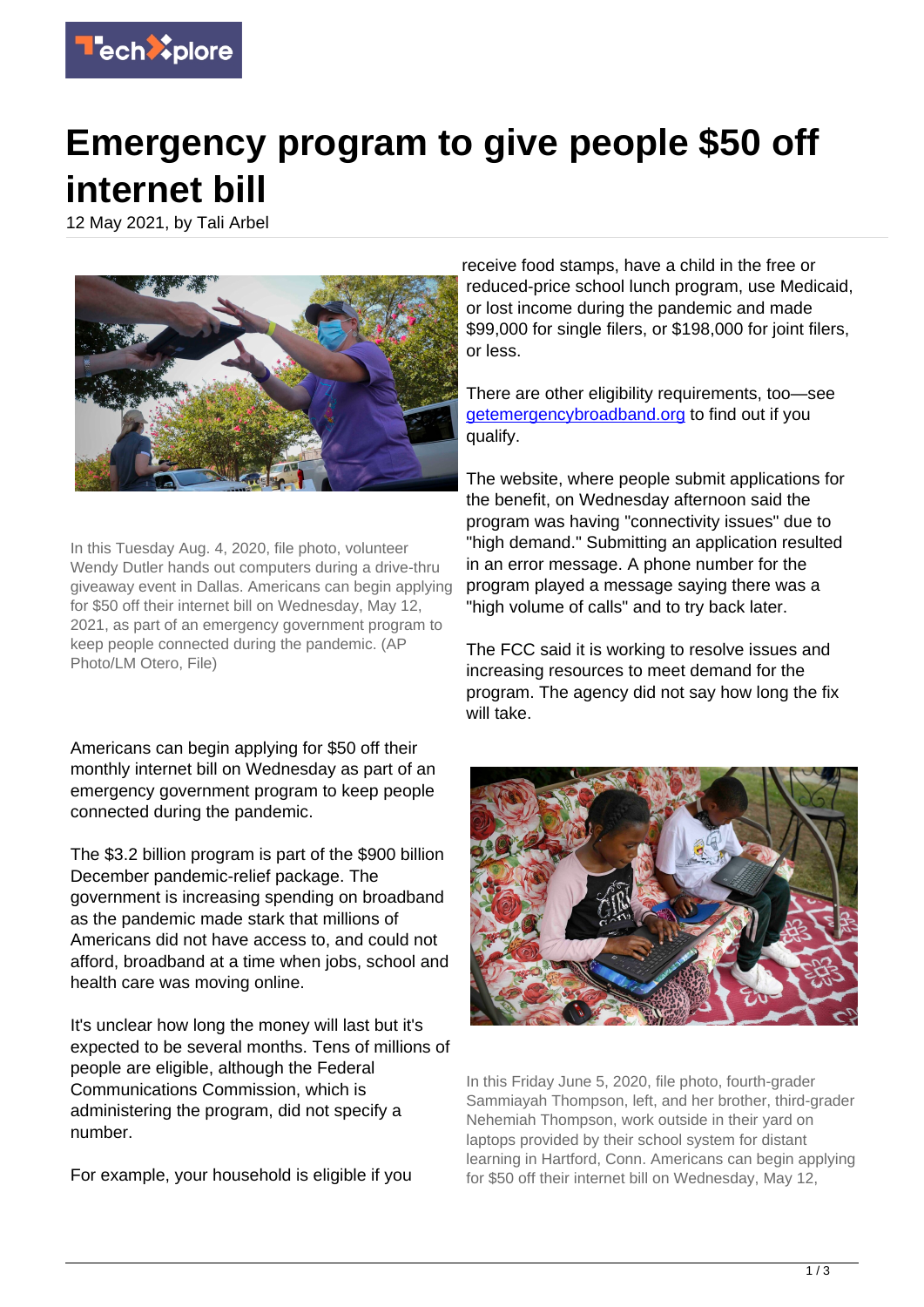

2021, as part of an emergency government program to keep people connected during the pandemic. (AP Photo/Jessica Hill, File)

© 2021 The Associated Press. All rights reserved. This material may not be published, broadcast, rewritten or redistributed without permission.

You can get the discount even if you owe your phone or cable company money. That's important because some people have been barred from lowcost plans offered by internet service providers when they owed their service provider money. More than 800 cellphone and home-internet companies are participating, including AT&T, Charter, Comcast, T-Mobile and Verizon.

People in tribal areas are eligible for up to \$75 off their bill. There is also a \$100 reimbursement for desktop computers, laptops or tablets—in that case, you must pay between \$10 and \$50 of the cost of the device yourself and buy it through your broadband provider.

The discount could apply to a household's whole bill, or you can use it to trade up to a more expensive offering and your bill is partly covered.

The [Emergency Broadband Benefit](https://www.fcc.gov/broadbandbenefit) is a more robust, although temporary, program to help people afford internet than Lifeline, the FCC's other affordability program, which subtracts only \$9.25 a month from phone or internet bills. A household can use both the Lifeline and EBB programs.

The Biden administration has proposed \$100 billion to get Americans connected, and even before that, billions of dollars are going to improve internet access.

The FCC on Tuesday approved a \$7.2 billion program for schools and libraries to connect students in their homes. The Treasury Department is also setting up a \$10 billion fund for improving internet connectivity. The money for both came from the \$1.9 trillion March pandemic relief package.

There has also been hundreds of billions more in general funds sent to states that could be spent on broadband access.